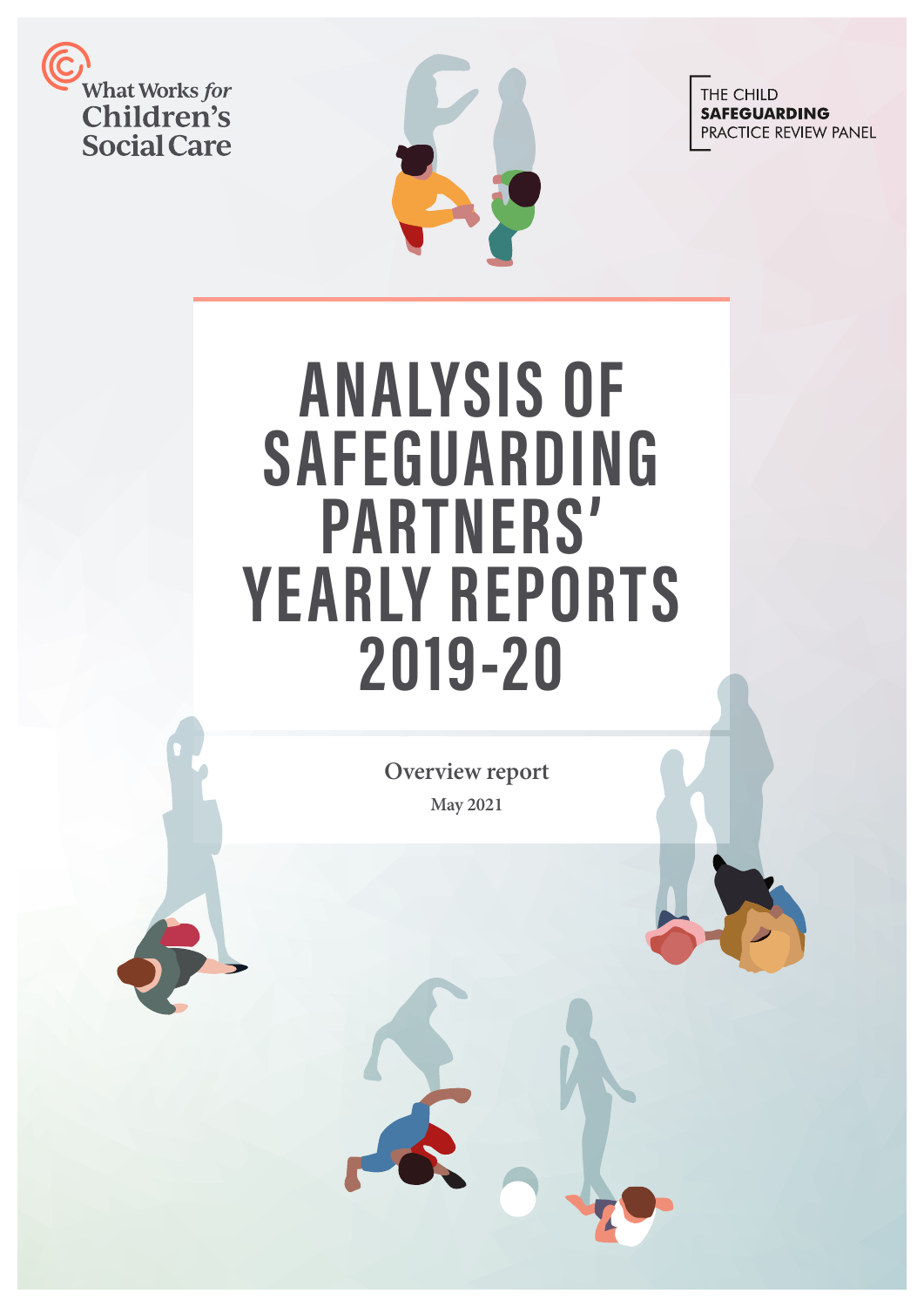

# **Authors**

**Eleanor Briggs**  What Works for Children's Social Care

#### **John Harris**

Pool of Reviewers: Child Safeguarding Practice Review Panel

# **About What Works for Children's Social Care**

What Works for Children's Social Care seeks better outcomes for children, young people and families by bringing the best available evidence to practitioners and other decision makers across the children's social care sector.

Our research looks at the point of referral through to permanence, including adoption, care-leaver support and targeted early help. We focus on children's social care practice in England and draw on and share learning at the international level.

Engagement and co-design are central to our approach and we are working in close consultation with leaders,

## **To find out more visit the Centre at: [whatworks-csc.org.uk](http://whatworks-csc.org.uk)**

practitioners, children and young people, families and researchers across the sector to:

- Identify gaps in the evidence, and create new evidence through trials and evaluations
- Collate, synthesise and review existing evidence
- Develop, test and publish tools and services that support the greater use of evidence and inform the design of the future Centre
- Champion the application of robust standards of evidence in children's social care research.

# **About the Child Safeguarding Practice Review Panel**

The Child Safeguarding Practice Review Panel is responsible at a national level for identifying and overseeing the review of serious child safeguarding cases which, in its view, raise issues that are complex or of national importance.

The Children and Social Work Act 2017 provided for the creation of a new Child Safeguarding Practice Review Panel and statutory guidance on 'Working together to safeguard children 2018' sets out how the Panel operates and works with safeguarding partnerships. The Panel is appointed by the Secretary of State for Education but is independent of Government.

We have a shared aim with safeguarding partners in identifying improvements to practice and protecting children from harm. We share concerns, highlight commonly recurring areas that may need further

investigation (whether by local or national review), and share learning, including from success, that could lead to improvements elsewhere. We want national and local reviews to focus on improving learning, professional practice and outcomes for children.

Local authorities should notify the Panel:

- If a child dies or is seriously harmed and abuse or neglect is known or suspected:
	- in their area
	- outside of England, but they're normally resident in their area
- To report the death of children looked after by a local authority whether or not abuse or neglect is known or suspected

## **To find out more visit: [www.gov.uk/government/organisations/child-safeguarding-practice-review-panel](http://www.gov.uk/government/organisations/child-safeguarding-practice-review-panel)**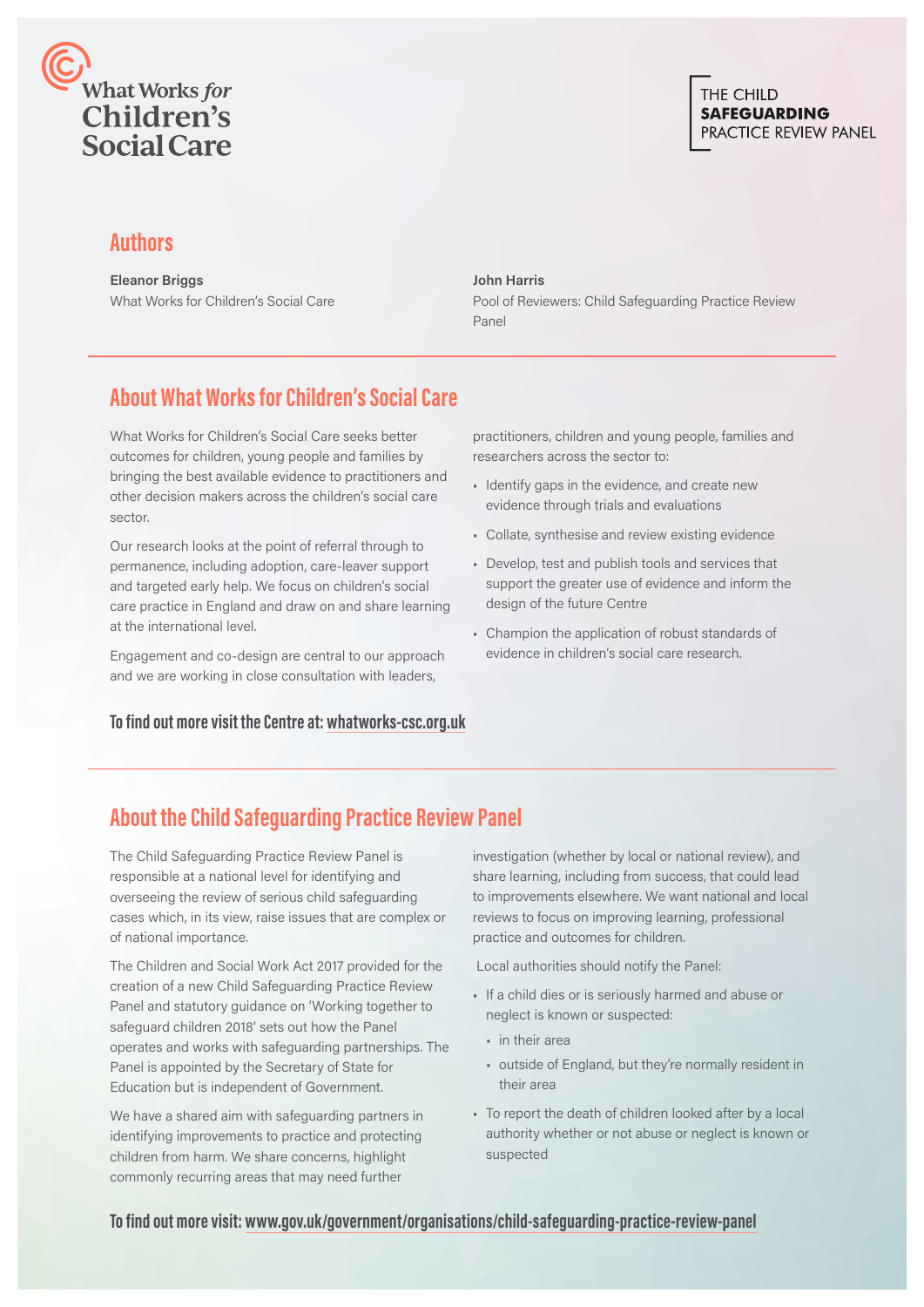# **ANALYSIS OF SAFEGUARDING PARTNERS' YEARLY REPORTS 2019-20**

**Overview report** 

| 1. INTRODUCTION<br><b>Methodology</b><br><b>Context</b>                                                                                                                                                                                                                                                                                                                         | $\overline{2}$<br>3<br>3             |
|---------------------------------------------------------------------------------------------------------------------------------------------------------------------------------------------------------------------------------------------------------------------------------------------------------------------------------------------------------------------------------|--------------------------------------|
| <b>2. KEY FINDINGS</b><br><b>Meeting Working Together 2018 requirements</b>                                                                                                                                                                                                                                                                                                     | 4<br>4                               |
| <b>3. DETAILED FINDINGS</b><br>A sense of new working arrangements<br>Progress, prioritisation, use of evidence and impact<br><b>Dissemination and embedding of learning</b><br><b>Training</b><br>Seeking and using feedback from children, young people and families<br><b>Independent scrutiny</b><br>Meeting other specific reporting requirements of Working Together 2018 | 6<br>6<br>7<br>7<br>8<br>8<br>9<br>9 |
| <b>4. CONCLUSION</b>                                                                                                                                                                                                                                                                                                                                                            | 10                                   |
| <b>5. NEXT STEPS</b>                                                                                                                                                                                                                                                                                                                                                            | 10                                   |
| <b>6. APPENDICES</b><br><b>Appendix 1: Working Together to Safeguard Children 2018</b><br>Appendix 2: Analysis of safeguarding partners' yearly reports - scope<br>Appendix 3: Findings from Working Together to Safeguard Children compliance<br>audit of 68 Safeguarding Partners'reports                                                                                     | 11<br>11<br>$12 \overline{ }$<br>13  |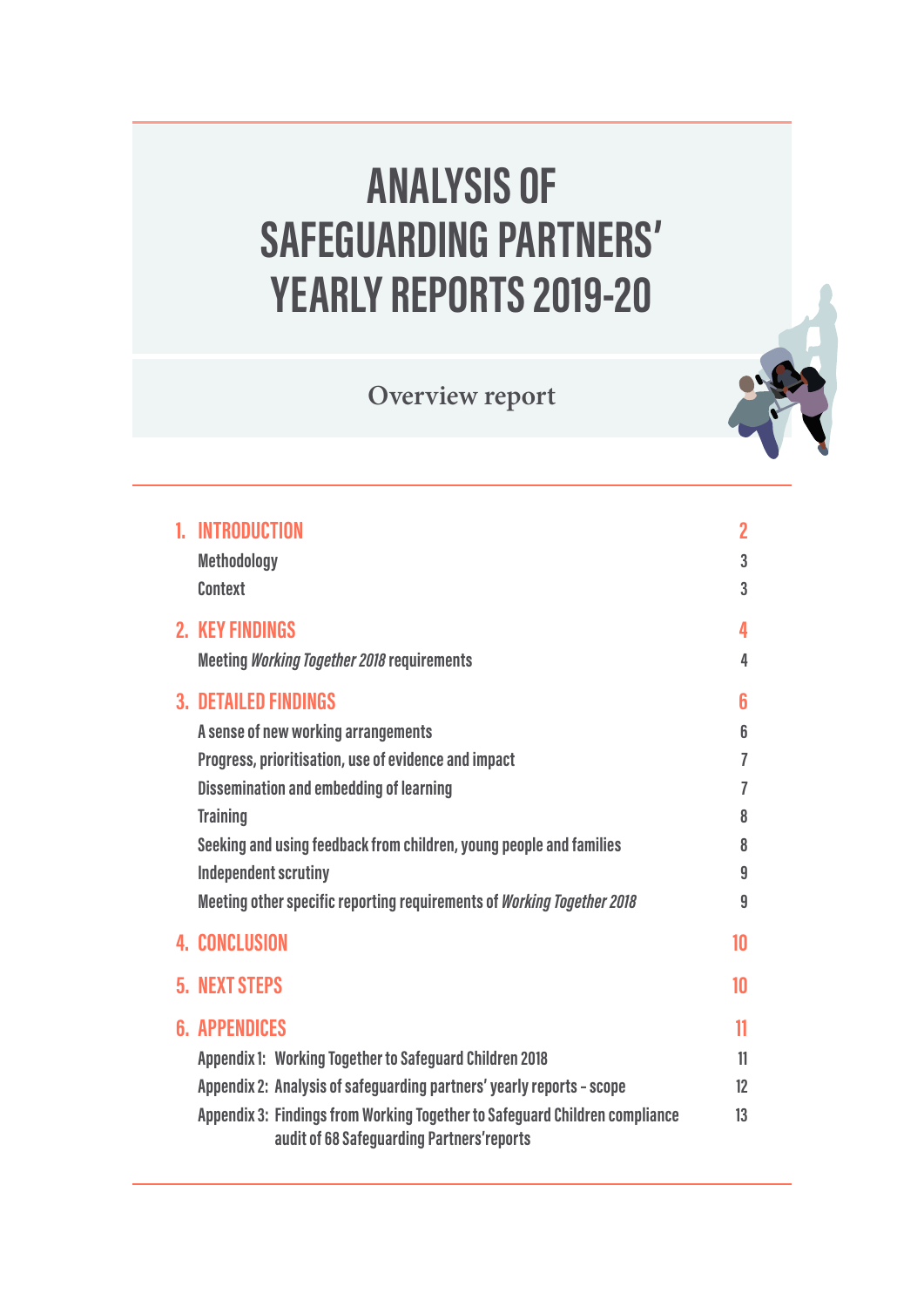# <span id="page-3-0"></span>**1. INTRODUCTION**

## 1

This report sets out the key findings from a compliance audit and 'deep dive' analysis of safeguarding partnerships' yearly reports. This analysis was undertaken for the Child Safeguarding Practice Review Panel ('the Panel') by What Works for Children's Social Care (WWCSC) and John Harris, one of the Panel's Pool of Reviewers (who also coordinated the development and delivery of the Panel's Annual Report 2019-20).

## 2

The analysis addresses three key questions:

- i. To what extent do safeguarding partnerships' yearly reports meet the requirements set out in Working Together to Safeguard Children 2018 (WT 2018)?1
- ii. What can we learn about the priorities and practice issues safeguarding partnerships have been focussing on? (prioritisation, progress, use of evidence and impact)
- iii. What can we learn about how safeguarding partnerships' are undertaking, sharing, disseminating and embedding learning from rapid reviews and local child safeguarding practice reviews? (Dissemination and embedding of learning)

Further details of the research scope are provided at Appendix 2.

# 3

WT 2018 requires that copies of all published yearly reports by safeguarding partnerships should be sent to the Panel and WWCSC within seven working days of publication. These reports are an important source of learning. The findings from our analysis will inform the work taken forward by the Panel in response to common challenges in child safeguarding highlighted by these reports. It is also expected that the learning from this analysis will complement Sir Alan Wood's Sector Expert Review of Multi-Agency Arrangements for Protecting Children and inform further development work with safeguarding partnerships.

### **Safeguarding Partnerships**

Local organisations and agencies that work with children and families play a significant role when it comes to safeguarding children. There is a shared responsibility to safeguard and promote the welfare of all children in a local area. The responsibility for this join-up locally rests with the three safeguarding partners who have a shared and equal duty to make arrangements to work together to safeguard and promote the welfare of all children in a local area. These partners are defined under the Children Act 2004 (as amended by the Children and Social Work Act, 2017) as: the local authority, the clinical commissioning group for an area and the chief oficer of police for the area. These partners must publish a yearly report setting out what they have done (see Appendix one).

1. The reporting requirements for safeguarding partnerships are set out in *Working Together to Safeguard Children 2018*, Chapter 3 paragraphs 41-46. See Appendix 1 of this report.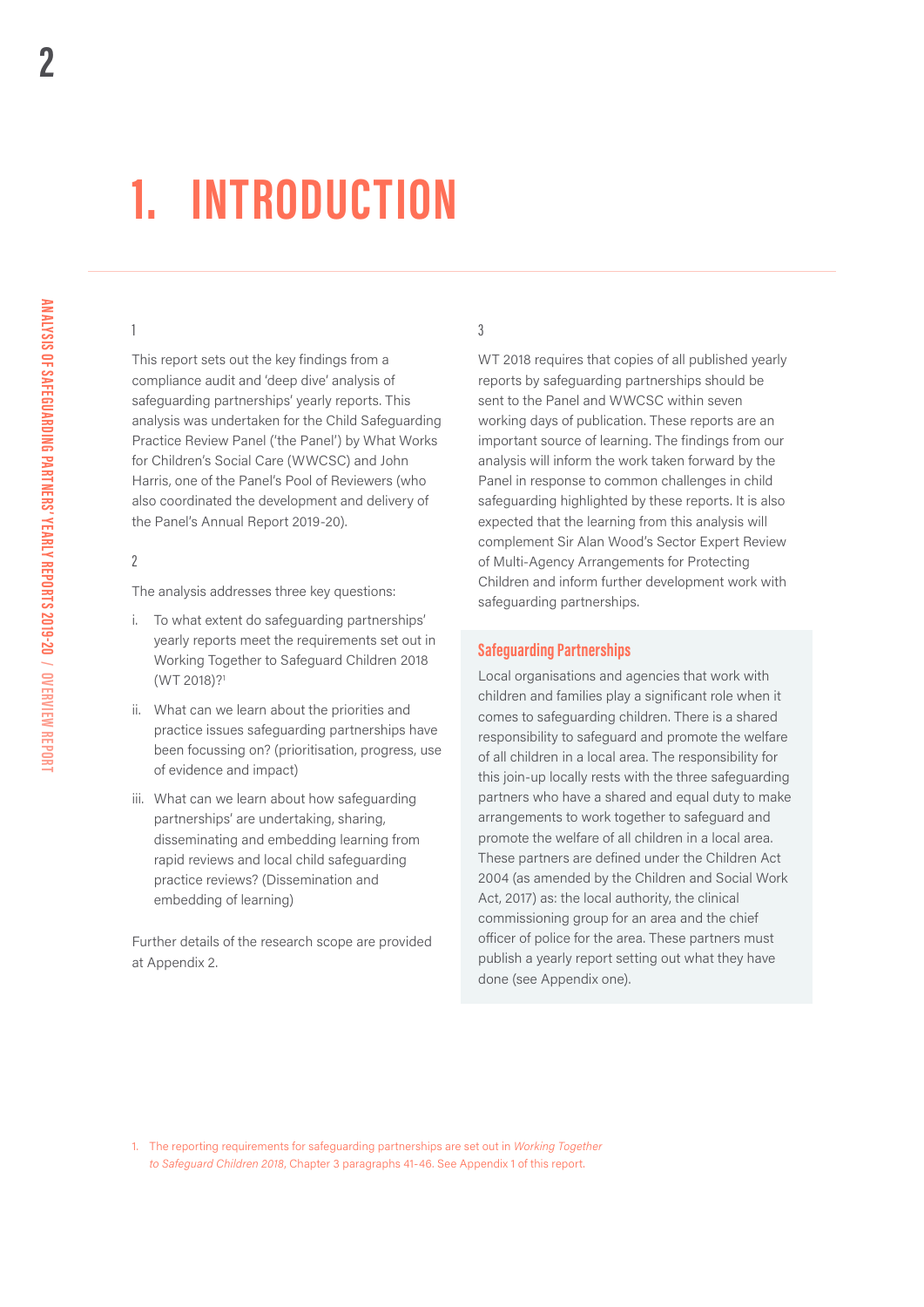# <span id="page-4-0"></span>**Methodology**

### 4

The analysis is based on desktop audits of the 68 yearly reports submitted to the Panel and WWCSC by 8th January 2021. All of the 68 yearly reports have been audited for compliance with WT 2018 requirements by the team at WWCSC. The audits provide an overall assessment as to whether compliance with WT 2018 requirements is evidenced; partly evidenced; or not evidenced.

#### 5

A 'deep dive' audit of a sample of 19 yearly reports was completed, using an integrated audit tool that incorporated evaluations of:

- compliance with WT 2018 requirements;
- prioritisation, progress, use of evidence and impact;
- dissemination and embedding of learning.

#### 6

The sample of safeguarding partnerships for the 'deep dive' audit includes two partnerships from each of the nine regions, comprising counties, unitary authorities, metropolitan areas, and sub-regional partnerships. Our selection also took into account indices of deprivation to ensure a range of socio-economic contexts.

# **Context**

## 7

 suggest increasing commitment by the It is important to set this first cycle of yearly reports in context. The reports were produced at the end of a twelve-month period of transition to new multiagency arrangements to protect children. Most of the reports cover six months of activity relating to the previous Local Safeguarding Children Boards (including completion and publication of Serious Case Reviews) and the first six months under new partnership structures and roles. The reports safeguarding partners to tri-partite leadership of a learning system.

## 8

The COVID-19 pandemic has had a very significant impact on the work and priorities of the safeguarding partners. Partnerships reported that key areas of their work programmes were delayed or deferred. These delays particularly affected training and learning events. Partnerships focused on maintaining effective support for vulnerable children and families. Timely and appropriate arrangements for Serious Incident Notification and rapid reviews appear to have been maintained. A number of the reports noted that the challenge of maintaining effective support for vulnerable children and families during the pandemic had a galvanising effect in strengthening partnership working. Their reports have sought to draw out the learning from approaches to risk assessment and adaptations for COVID-safe practice. This learning needs to be considered alongside the findings from the Panel's **[thematic analysis of the impact of COVID-19](https://mcusercontent.com/033d1bbae0e224ce244ef5c48/files/17352efb-4686-41fc-bfd5-35b7b2c787a6/CV19_Practice_Briefing_FINAL_JAN2021.pdf)** in serious safeguarding incidents.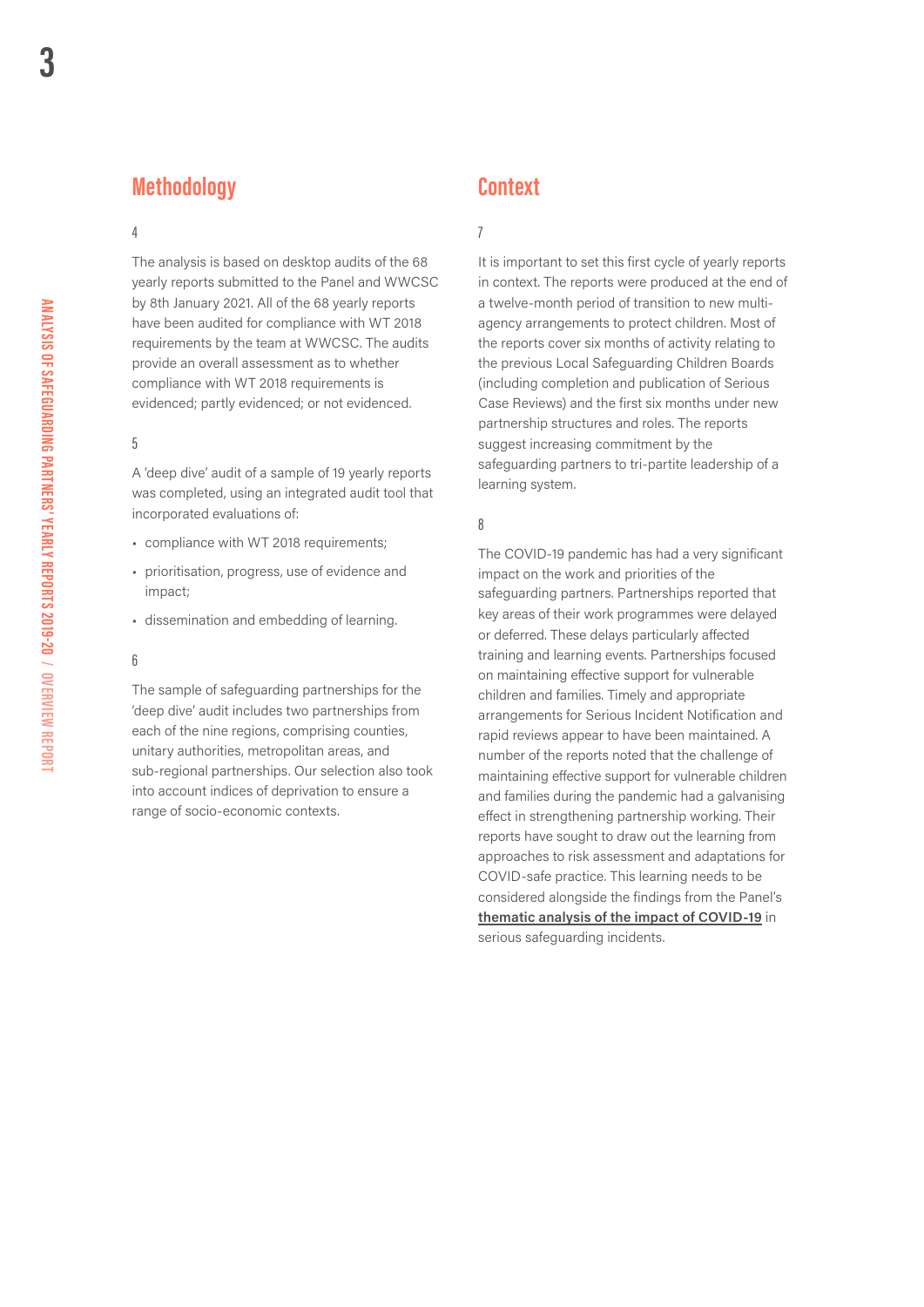# <span id="page-5-0"></span>**2. KEY FINDINGS**

# **Meeting** *Working Together 2018*  **requirements**

#### 9

At the cut off point for this analysis (8th January 2021), 68 of the 132 safeguarding partnerships had published a yearly report and submitted it to the Panel and WWCSC. Our analysis has found that WT 2018 requirements were evidenced in 11 yearly reports. These requirements were partly evidenced in the majority of reports: 39. We concluded that 18 had not evidenced WT2018 requirements (see figure 1). Reports that were not evidenced provided little or no evidence in the areas outlined in WT2018, for example in relation to the impact of safeguarding partners on outcomes for children and families in relation to early help, looked-after children and care leavers. Appendix three provides further details of the compliance audit for the full sample of 68 reports.

#### **Figure 1: Yearly reports meeting WT 2018 requirements**



### 10

Of the sample of 19 reports where a 'deep dive' was conducted, four reports were found to be 'evidenced'. These made use of a range of evidence sources (data, inspection, multi-agency audit, workforce feedback, and the views of children and families) to identify priorities and evaluate their impact. A critical overview of the efectiveness of local arrangements was provided, including details of those aspects where limited or no progress had been made. Reports outlined how the learning from reviews informed improvements in terms of strategy, procedures, models of practice and workforce development. As well as describing new partnership governance arrangements, there was evidence of steps to look at their impact, particularly through leadership forums focusing on 'stubborn challenges', formal sub-regional working, and independent scrutiny.

### 11

Partly evidenced reports demonstrated some, but not all, of the above characteristics. The 'deep-dive' audit found 13 reports in this category. Typically, these were descriptive rather than evaluative, with a focus on actions completed in relation to partnership priorities. A number of the required elements in the report were not covered: most frequently these concerned early help, looked after children, and care leavers. Information about multi-agency training and levels of participation was provided, but with limited or no analysis of impact. Similarly, evidence of learning from multi-agency audits and case reviews was outlined, and methods to disseminate learning highlighted, but with limited or no evidence of the impact of that learning. In some cases, independent scrutiny arrangements had only recently been developed, with limited or no independent scrutiny of the evidence cited in the report.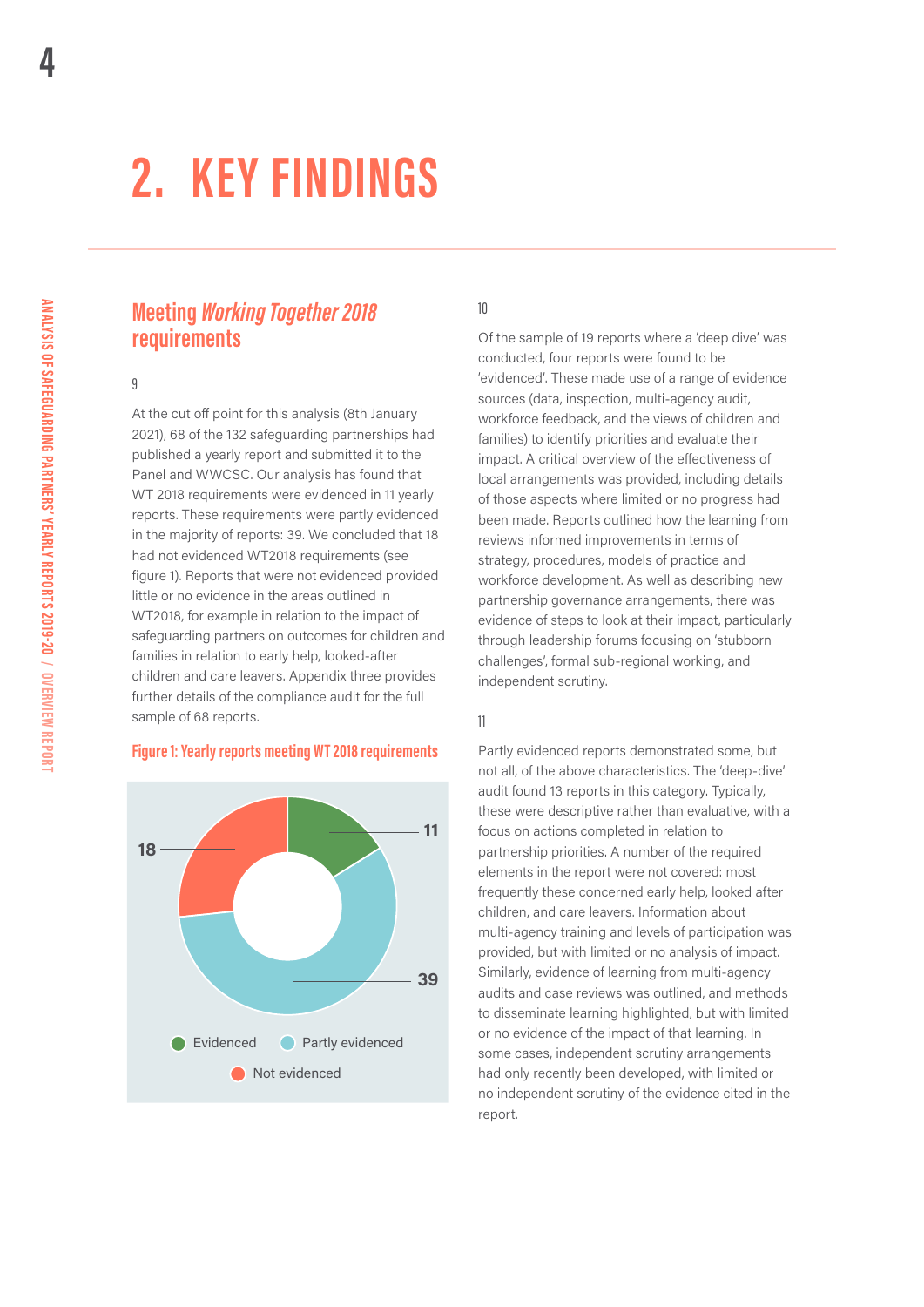## 12

In the small number of not evidenced reports in the 'deep dive' audit (two reports), there was insuficient detail or evidence to demonstrate that WT 2018 requirements were met.

#### 13

Very few reports reflected openly on challenges and dificulties faced and where there has been a lack of progress. No reports reported on challenges between partners. A more open style of report that focuses less on a list of completed actions and more on 'stubborn challenges' and evidence based approaches to their resolution would aid learning between partnerships and would help the Panel in identifying common challenges and areas for further support.

*A more open style of report that focuses on 'stubborn challenges' and evidence based approaches to their resolution would aid learning between partnerships* 

# 14

The new multi-agency arrangements for protecting children provide more flexibility and encourage a localised approach. That flexibility is reflected in the reporting requirements for safeguarding partners set out in WT 2018. Unlike the LSCB Annual Reports (in which prescriptive national requirements about content were considered to have encouraged lengthy and largely descriptive reports), yearly reports for partnerships are intended to be shorter, more focused on impact, with more scope for local variation in terms of structure and publication format. We found considerable variation in the length of report and the detail provided; the sample in the 'deep dive' audit ranged from 11 pages to 124, with most in the range 30-40 pages. The length of the report was not an indicator of quality, with some reports focussing on reporting activity rather than setting out the evidence base behind these actions or their impact. There were difering interpretations of the content required and depth of information needed to cover the areas specified in WT 2018. Some reports focused primarily on the work of the statutory partners, with technical appendices providing performance data. An alternative approach was to provide hyperlinks to other related documents. Given the degree of variation in approach, there would be benefit in the three national advisers for the safeguarding partners working with safeguarding partnerships, the Panel, and What Works Children's Social Care to consider the areas for development in our report, so that future yearly reports better inform learning and evidence-based improvement.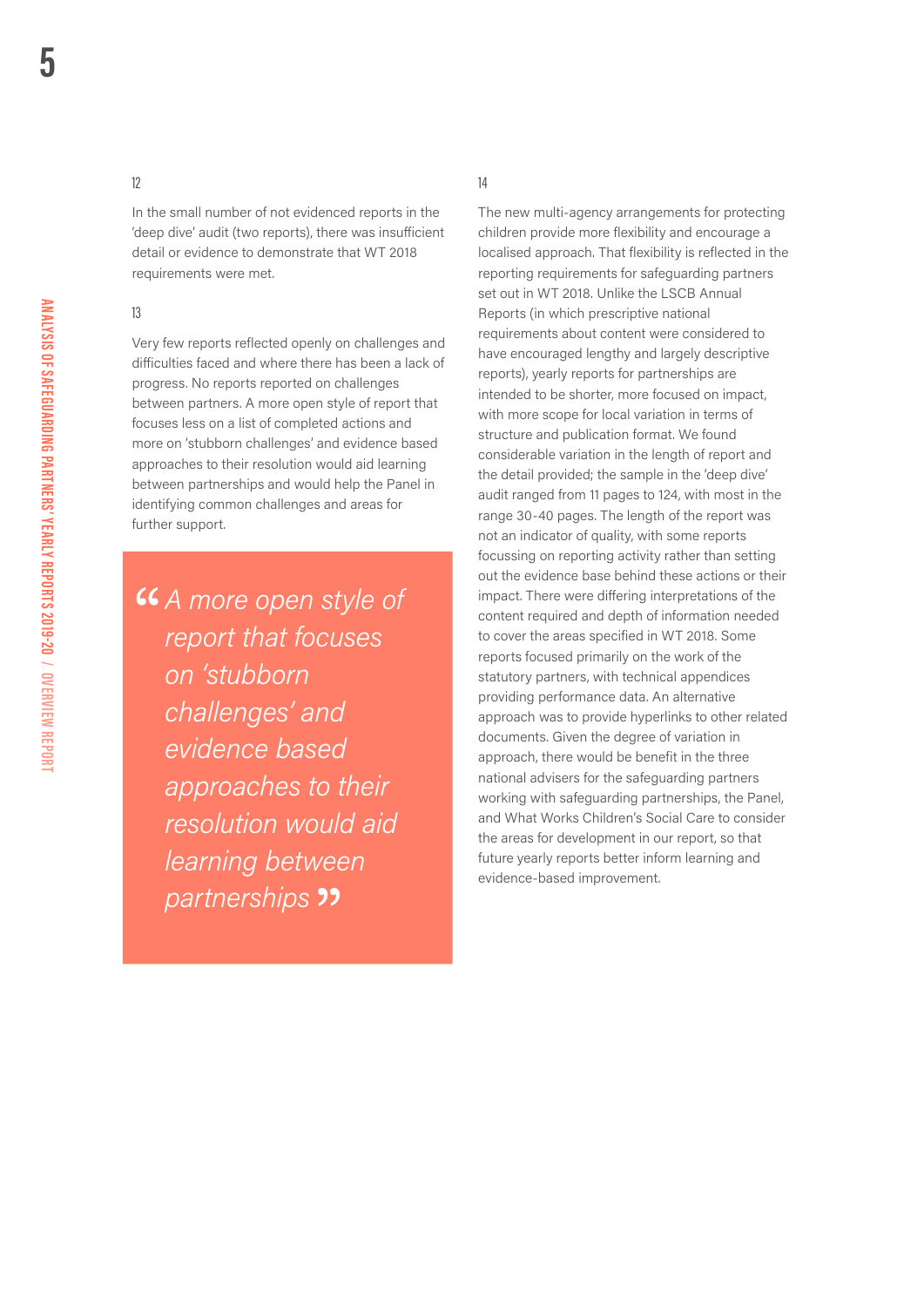# <span id="page-7-0"></span>**3. DETAILED FINDINGS**

# **A sense of new working arrangements**

# 15

 Safeguarding Boards, and Children and Young All reports set out an overview of partnership governance and provided a rationale for key changes. Local areas have taken the opportunity to realign safeguarding partnership working with other partnerships, notably Health and Well-Being Boards, Community Safety Partnerships, Adult People's Strategic Partnerships. As a result, safeguarding partnerships have a sharper focus on a smaller number of priorities and practice themes, with the aim to have a greater emphasis on quality assurance and learning. In most cases, partnership reports described the governance arrangements. In only a few reports was there analysis of the way in which new arrangements have been working in practice to afect change and improvement.

## 16

Reports provided interesting examples of tripartite leadership. Typically, partnerships have established a pattern of high-level strategic meetings involving the safeguarding partners, along with some form of wider forum involving relevant partners. Although not named as statutory partners, local partnerships were keen to include schools as a strong influence in multi-agency safeguarding arrangements. Some leaders of the safeguarding partners have sought to model shared leadership and promote discussions that focus on problem solving 'wicked issues'.

## 17

Sub-regional arrangements are a key feature of a number of partnerships in our sample. These have the potential to provide a more coordinated response to cross-cutting safeguarding risks such as criminal exploitation and enabling more efective and eficient multi-agency working. It will be important in future reports for partnerships to evidence the impact of sub-regional arrangements.

#### **Areas for development**

- As new arrangements bed in, safeguarding partners' reports need to provide evidence of the added value and impact of these arrangements rather than purely describing governance structures.
- There is a need for a more systematic approach to the evidencing of impact, drawing on a balanced scorecard of evidence: high quality evaluation of interventions and practice; data; audit; workforce; children and families feedback.
- As well as reporting on impact, it would be beneficial for partners to set out the evidence base behind their actions and decision making as well as how they will evaluate activity.

*Safeguarding partners' reports need to provide evidence of the added value and impact of the new arrangements rather than purely describing governance structures*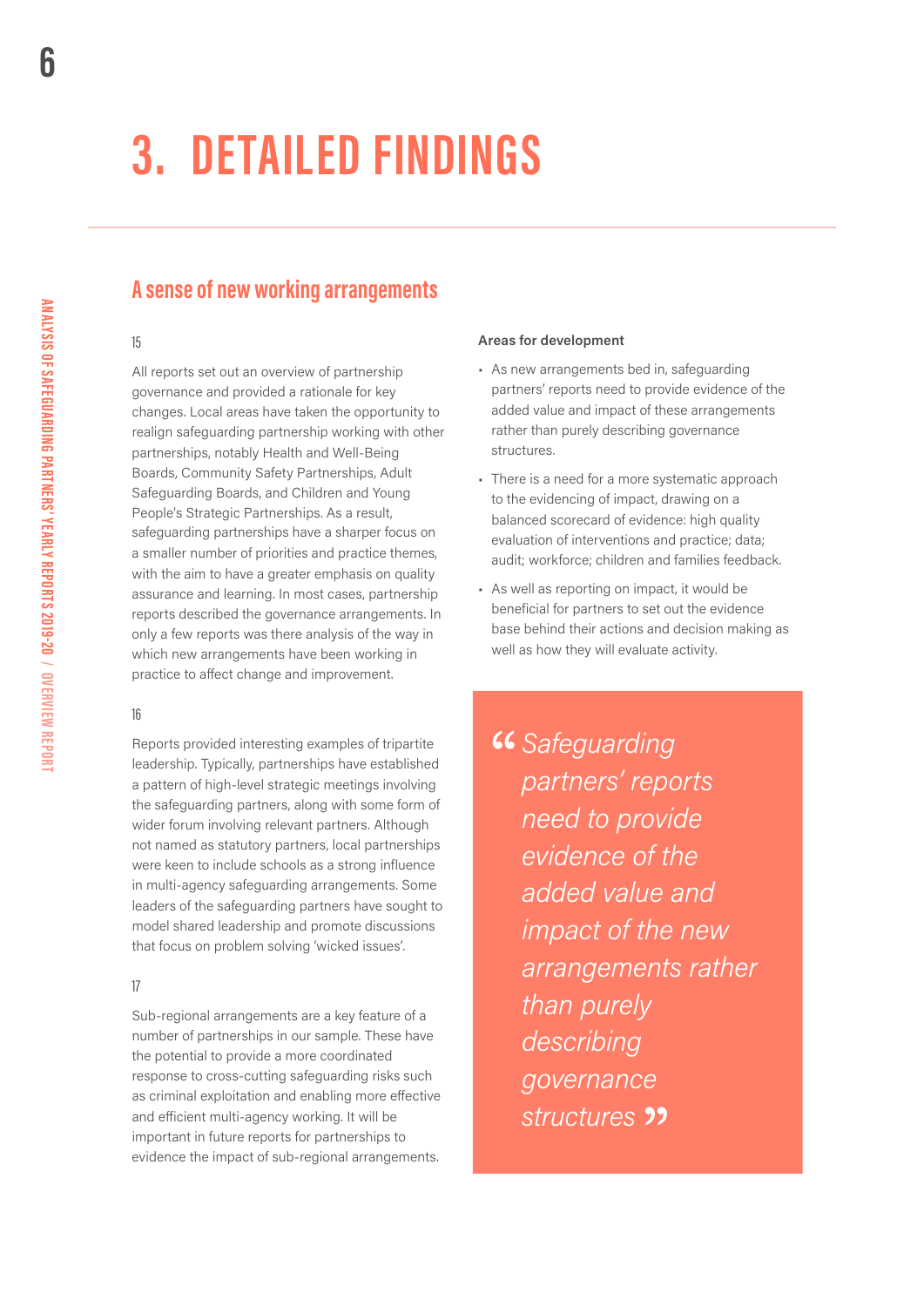# **Progress, prioritisation, use of evidence and impact**

#### 18

Some partnerships had undertaken an exercise with stakeholders to agree a revised set of priorities for the safeguarding partners, to be addressed over a two or three-year period. In some cases, the priorities were linked to sub-regional arrangements. More usually, priorities had been carried forward from the previous LSCB Business Plan. It was not always clear about the evidence used by partnerships to determine priorities.

#### 19

We found a high degree of commonality in the priorities identified by safeguarding partners. These were: neglect, criminal exploitation/contextual safeguarding, mental health/well-being and domestic abuse. Partners also identified a broader range of practice themes such as Signs of Safety practice model, early intervention and prevention, voice of the child, knowledgeable workforce, coproduction to engage families. The development of a partnership's capacity and impact was a priority for some partnerships.

## 20

In evaluating progress against priorities, partnership reports tended to concentrate on actions completed rather than the evaluation of impact. Reports provided little information on adopting an evidencebased approach and few stated why they had taken particular actions or adopted specific practice models.

### 21

However, a number of partnerships recognised the importance of moving beyond traditional performance metrics to developing a wider range of data and intelligence, with enhanced analytical capacity. In addition, a few partnerships made explicit connections to research and evidence in determining their response to safeguarding priorities and changes in multi-agency practice.

# **Dissemination and embedding of learning**

### 22

All yearly reports emphasised the key functions of the partnership in relation to quality assurance, learning and improvement, with these functions undertaken by one or more sub-groups. Sub-group structures varied: in some partnerships there were separate groups for quality and audit, and case reviews. In others a more integrated approach was adopted (for example, a Quality Group with separate workstreams for data and intelligence; multi-agency audit; section 11 audit; section 175 audit). Learning and improvement was also being developed within a sub-regional framework in a number of areas. Reports tended to detail structures rather than provide examples of impact at this early stage.

# 23

Reports varied in the level of detail that was provided about: the number and nature of Serious Safeguarding Incidents reported to the Panel; undertaking rapid reviews (RR); the number of RRs completed and their timeliness; and decisions to commission local child safeguarding practice reviews (LCSPR). Details of the learning from RRs and LCPSRs were not always provided. Reports mentioned specific multi-agency audit exercises and findings. Robust multi-agency audit processes and the analysis of key issues from performance data were particularly important in local areas that had not undertaken RRs or LCSPRs. There was some variation in the scale of multi-agency audit work and the detail provided in reports. Partnerships were establishing more innovative approaches to learning, often linked to independent scrutiny processes.

<span id="page-8-0"></span>**7**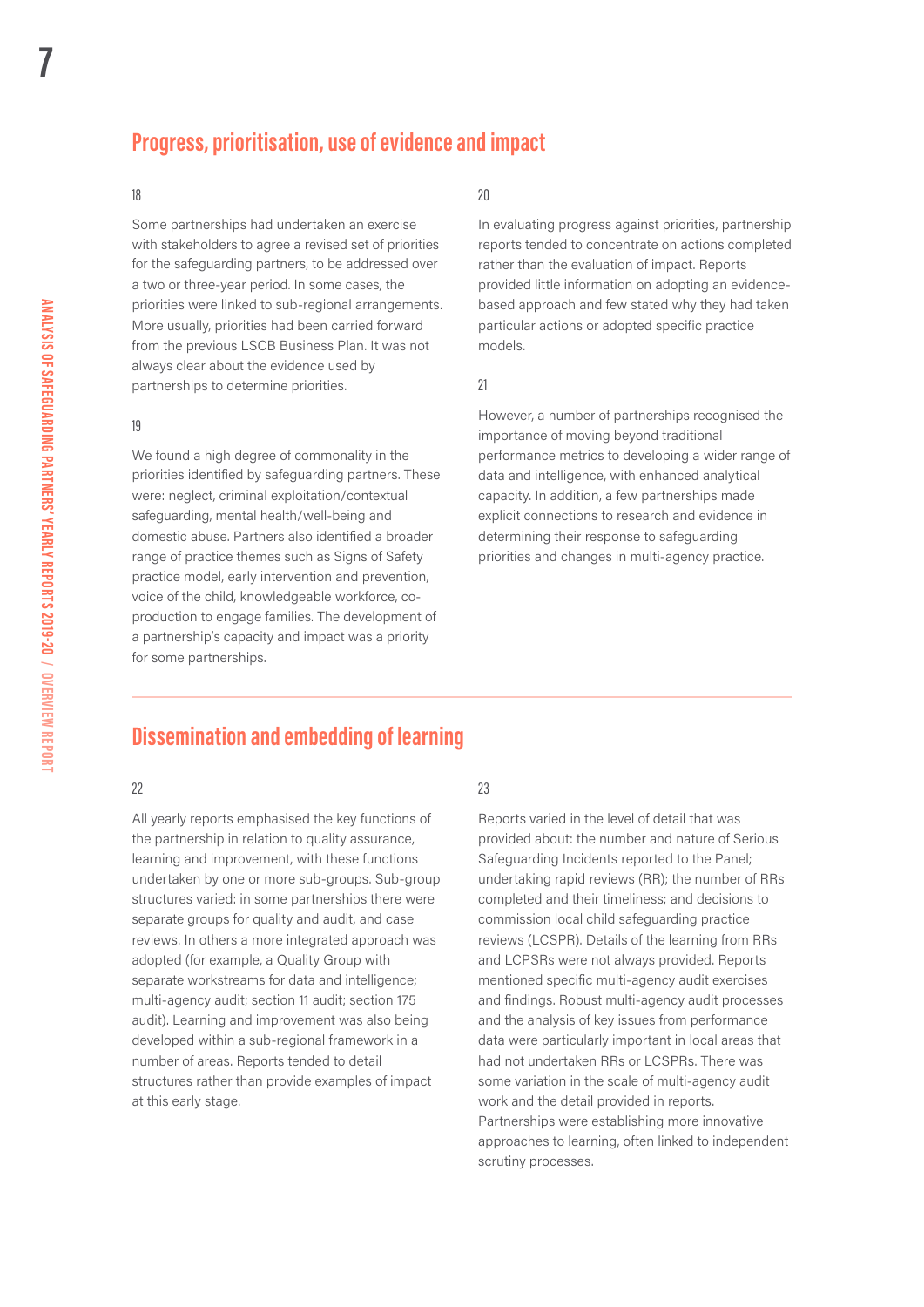#### <span id="page-9-0"></span>24

In some reports a learning and improvement cycle was set out, showing how the learning from case reviews, audits, and inspections was brought together in an overall commentary to inform the improvement of practice. It was more often the case, however, that the learning was incorporated into reports from individual sub-groups, with significant variation in the level of detail provided. There was very little reference to the use of research or evidence-based practice to respond to issues highlighted in case reviews or audits.

## 25

Dissemination typically involved one or more of: briefing papers; case study material; training modules; bespoke learning events for practitioners; information on the partnership website; cascade via 'train the trainers' or team briefings. Partnerships were seeking to establish more systematic approaches through scheduled programmes of quarterly learning events or a practitioners' forum. Reports do not look at the impact of dissemination or measure its efectiveness – a gap which a number of partnerships have recognised and sought to address through innovative developments such as learning hubs. Evaluation of these models would help to identify if there is value in others adopting this practice.

# **Training**

#### 26

Reports typically listed courses of multi-agency training, sometimes with projected and actual attendance figures. A few reports showed how commissioned training had been influenced by learning from case reviews. Evaluation of the impact of training was limited, usually involving end of course feedback. We found a few examples of the use of multi-agency audit to assess the impact of training.

#### **Areas for development**

- Future reports should set out more clearly the partnership's learning and improvement cycle and evaluate its overall impact.
- There is a need for support for partnerships to develop approaches to measuring the impact of training and the dissemination of learning.

# **Seeking and using feedback from children, young people and families**

# 27

Consultation activity with young people was a from families, more usually incorporated into significant strength in many local areas. However, progress reports about particular priorities or in some partnerships did not include any information response to learning from audit or case reviews. about their arrangements for seeking feedback from There were more limited examples to show how children, young people and families. There were feedback from children, young people had some examples of the strategic use of feedback informed overall partnership strategy and learning.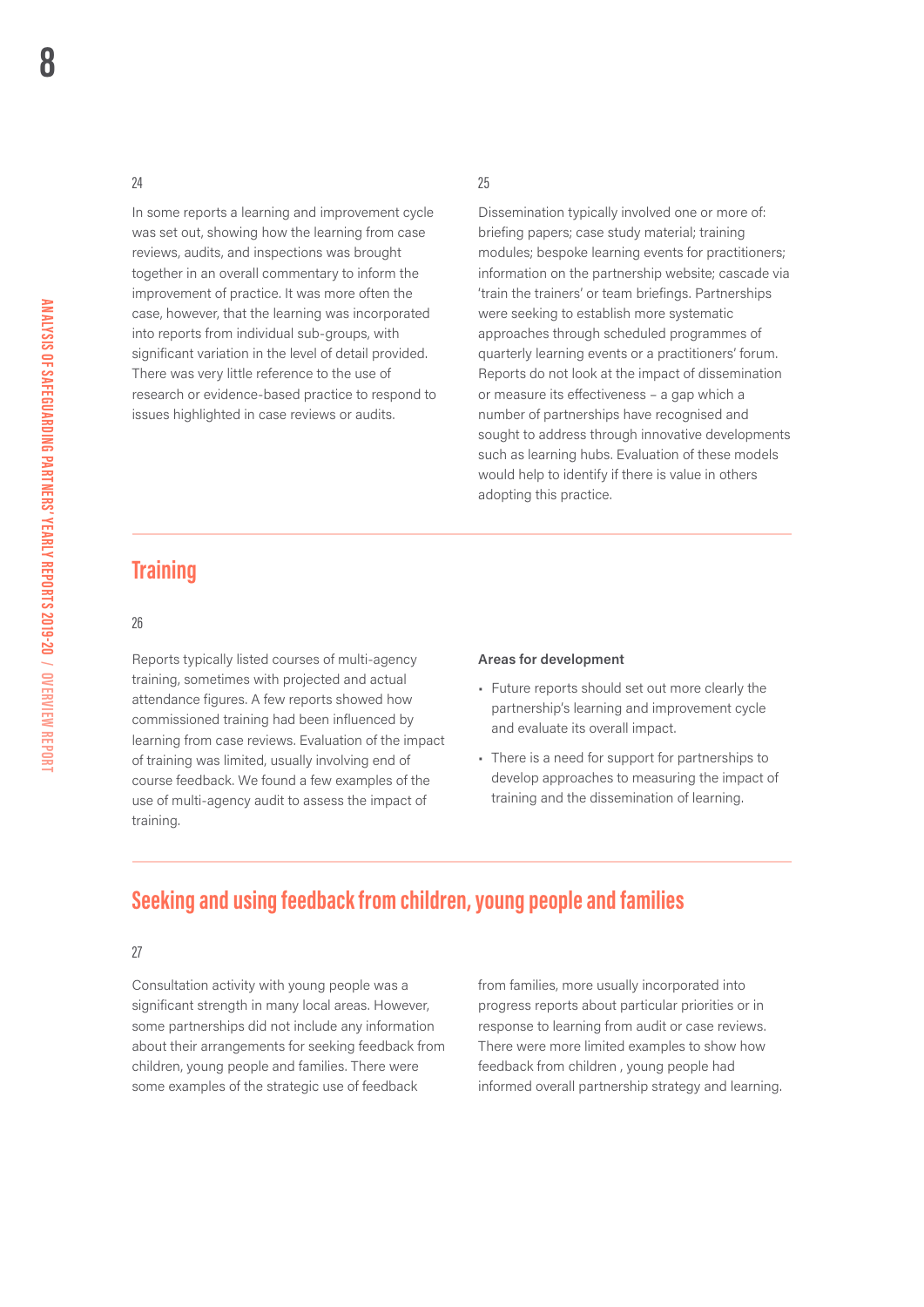# <span id="page-10-0"></span>**Independent scrutiny**

## 28

Partnerships have identified independent scrutiny as a defining feature of the new multi-agency arrangements for protecting children. We found a range of innovative approaches to this function that were in place or proposed. Going forward, evaluation of the efectiveness of these approaches would help other partnerships learn from their experience. A number of reports included helpful examples of the impact of scrutiny itself in promoting learning and development, and in providing an independent critical evaluation of the findings in the yearly report. In some cases, reports provided an account of independent scrutiny activities during the year, but it was not clear whether the reports themselves had been subject to independent scrutiny. In a few cases, partnerships had combined the independent scrutiny function with the role of Independent Chair. In some regions, independent scrutiny was being taken forward through a developing sub-regional peer review model. There remained some reports where there was very little detail about independent scrutiny and how the arrangements were being developed.

*Future reports should set out more clearly the partnership's learning and improvement cycle and evaluate its overall impact* 

# **Meeting other specific reporting requirements of** *Working Together 2018*

#### 29

Partnership reports included in the deep dive audit were extremely variable in their evaluation of the efectiveness of early help, care and support for looked after children, and provision for care leavers. Appendix three sets out in more detail how the 68 reports overall met the specific reporting requirements set out in WT2018.

#### 30

Reports from local areas where there was a secure establishment did include review of the use of restraint. It was not always clear, however, that the findings had been reported to the Youth Justice Board.

#### 31

Reports routinely included the details of any changes to published arrangements. The changes generally involved changes to sub-group structures rather than wider partnership structures or governance.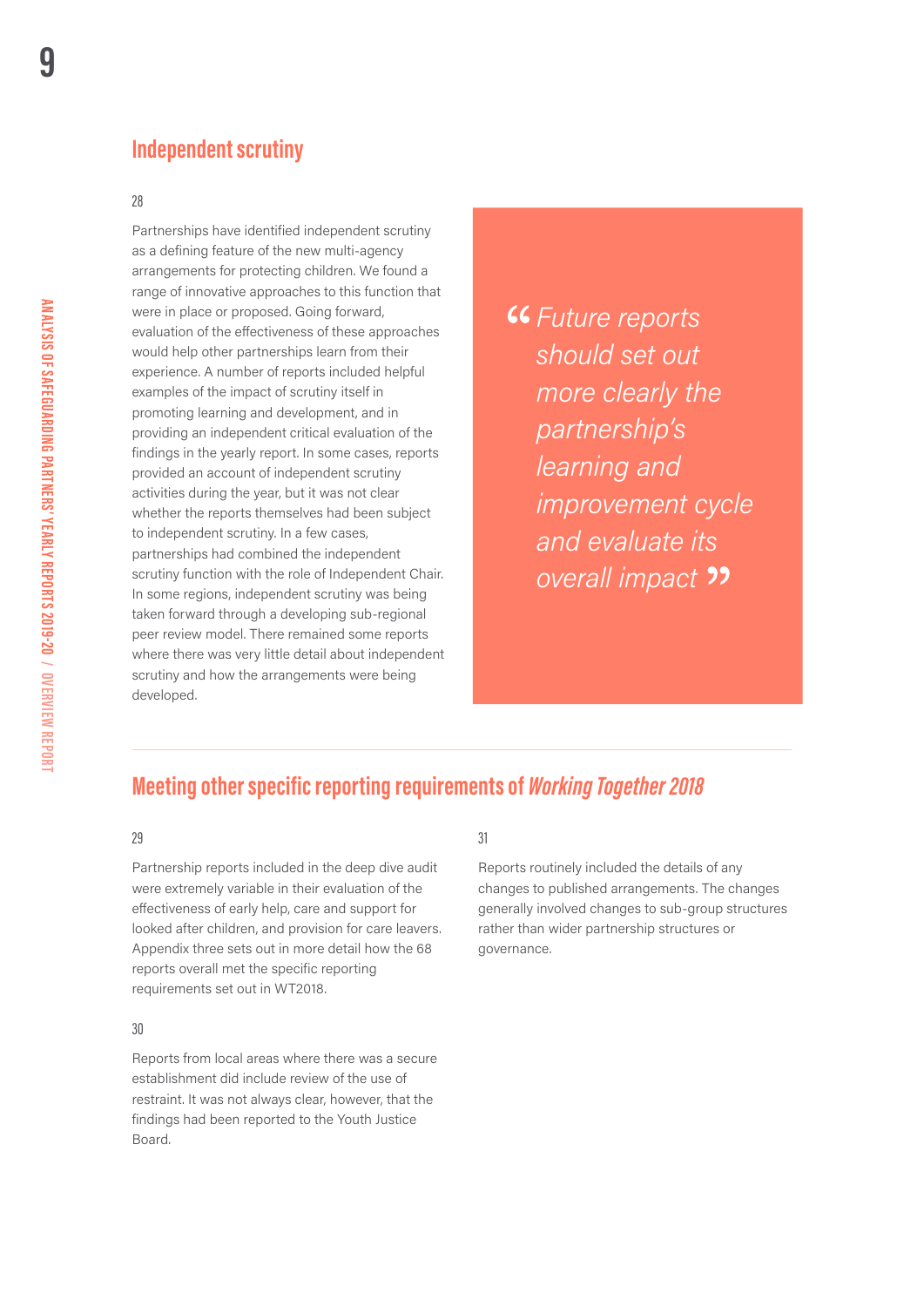# <span id="page-11-0"></span>**4. CONCLUSION**

### 32

Overall the yearly reports from safeguarding partners included in the 'deep dive' audit suggest resilience, creativity, and adaptability as partners took forward the new partnership arrangements during the unprecedented challenges of the COVID-19 pandemic. However, there was disparity in the quality of reports, with a need to move away

from descriptive accounts that focus on detailing actions taken to focus instead on setting out the evidence behind approaches and their impact. **Our analysis suggests the need for Yearly Reports to have a sharper focus on impact, evidence, assurance and learning.** 

# **5. NEXT STEPS**

### 33

The Panel, WWCSC, and the national advisers for take forward the areas for development in this report. multi-agency safeguarding arrangements, will seek The Panel is offering detailed feedback to all those to work with safeguarding partners to consider and areas with a report that was subject to 'deep dive'.

*Our analysis suggests the need for Yearly Reports to have a sharper focus on impact, evidence, assurance and learning*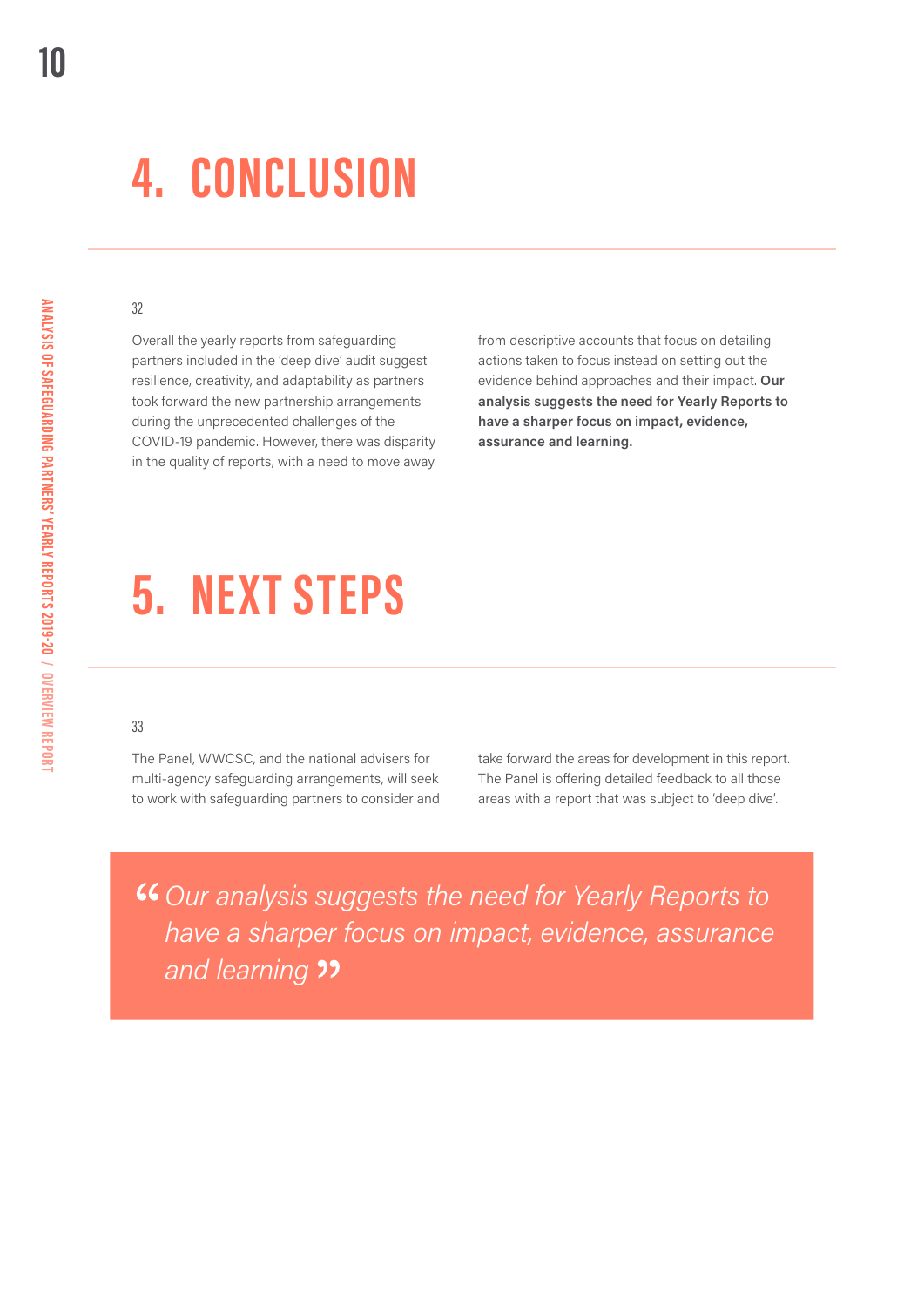# **6. APPENDICES**

# **APPENDIX 1: Working Together to Safeguard Children 2018**

# **Reporting**

In order to bring transparency for children, families and all practitioners about the activity undertaken, the safeguarding partners must publish a report at least once in every 12 month period. The report must set out what they have done as a result of the arrangements, including on child safeguarding practice reviews, and how effective these arrangements have been in practice.

In addition, the report should also include:

- evidence of the impact of the work of the safeguarding partners and relevant agencies, incuding training, on outcomes for children and families from early help to looked-after children and care leavers
- an analysis of any areas where there has been little or no evidence of progress on agreed priorities
- a record of decisions and actions taken by the partners in the report's period (or planned to be taken) to implement the recommendations of any local and national child safeguarding practice reviews, including any resulting improvements
- ways in which the partners have sought and utilised feedback from children and families to inform their work and influence service provision

Safeguarding partners should make sure the report is widely availabe, and the published safeguarding arrangements should be set out where the reports will be published.

A copy of all published reports should be sent to the Child Safeguarding Practice Review Panel and the What Works Centre for Children's Social Care within seven days of being published.

Where there is a secure establishment in a local area, safeguarding partners should include a review of the use of restraint within that establishment in their report, and the findings of the review should be reported to the Youth Justice Board.

The three safeguarding partners should report any updates to the published arrangements in their yearly report and the proposed timescale for implementation.

**ANALYSIS OF SAFEGUARDING PARTNERS' YEARLY REPORTS 2019-20 / OVERVIEW REPORT**

<span id="page-12-0"></span>**11** 

Source: Department for Education (2018) Working together to safeguard children: a guide to inter-agency working to safeguard and promote the welfare of children (PDF). London: HM Government.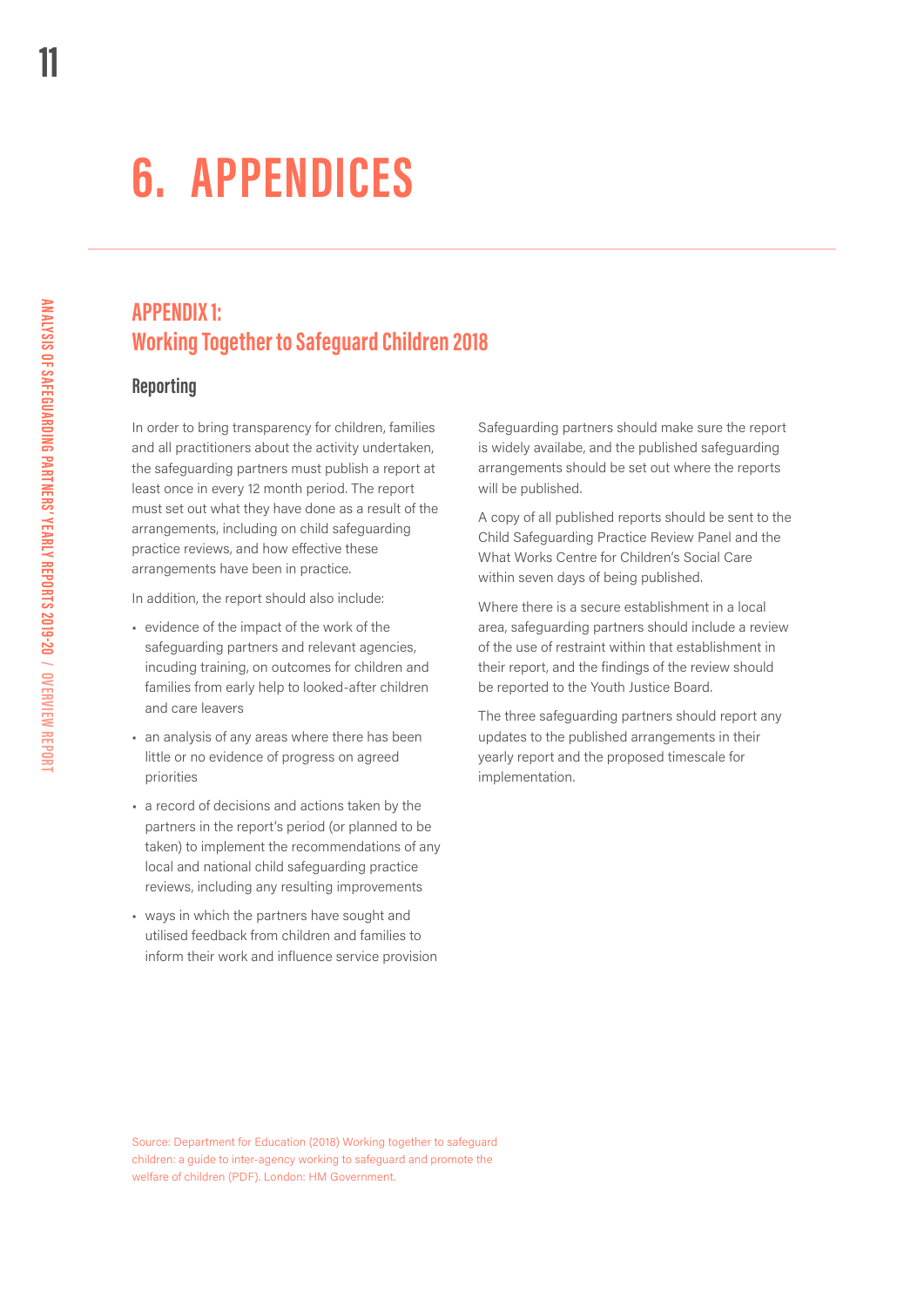# <span id="page-13-0"></span>**APPENDIX 2: Analysis of safeguarding partners' yearly reports – scope**

## **What can we learn about the priorities and practice issues that safeguarding partners have been focussing on?**

This should include:

- What themes and patterns are there in the priorities and practice issues safeguarding partners are focussing on? Are there correlations between areas with a similar demographic and the focus they are taking?
- How have safeguarding partners made their decisions on what to prioritise, how have they used evidence?
- How have safeguarding partners developed their priorities in taking action to make improvements? OR What actions have safeguarding partners taken to take forward these priorities?
- What evidence is being used to determine the actions safeguarding partners are taking/How evidence based are the recommendations safeguarding partners are making for future practice? What themes and patterns are there in the areas they have identified where they have made little of no progress on agreed priorities, or where there are conflicting views across partners on what the best course of action is? In what ways are the safeguarding partners measuring the impact of the changes they are implementing? How robust are these approaches?

• What are the observations of the Independent Scrutineer?

What can we learn about how safeguarding partners are undertaking, sharing, disseminating and embedding learning from rapid reviews and local child safeguarding practice reviews?

This should include:

- What can be learnt from examples of practice and innovation?
- How efective are safeguarding partners at sharing learning? What methods are safeguarding partners using to disseminate learning and to what timescale? How are safeguarding partners measuring the impact of learning? Does this lead to a change in practice?
- What evaluation is taking place, and what are the barriers to better evaluation?
- What barriers are there which prevent learning being shared, disseminated and embedded?
- For safeguarding partners who have not undertaken any rapid reviews or local child safeguarding practice reviews in their first year, how are they demonstrating learning?
- What recommendations can be made to support improvement?

Source: NCPRSP Project Scoping Document October 2020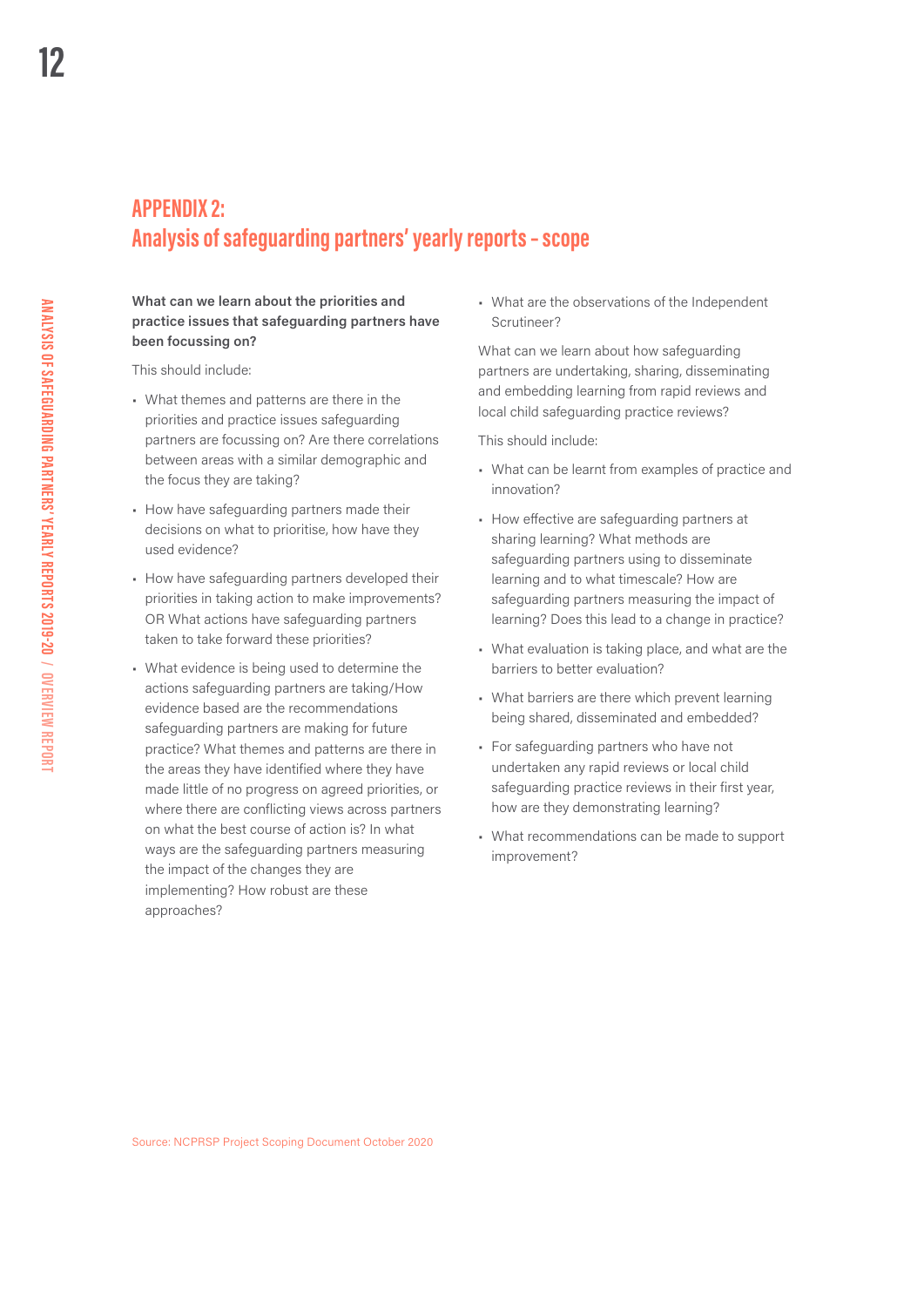# <span id="page-14-0"></span>**APPENDIX 3: Findings from Working Together to Safeguard Children compliance audit of 68 Safeguarding Partners' reports**

The analysis within the main body of the report is based on the 'deep dive' audits of 19 yearly reports. In addition, all 68 yearly reports received by WWCSC by 8th January 2021 were audited for compliance with the Working Together to Safeguard Children 2018 (WT 2018) requirements. Here we summarise how the 68 yearly reports for 2019/20 sent to WWCSC meet these stated requirements.

The compliance audit looked at the areas set out in Appendix 1, and also rated each report on how well evidenced it was overall using defined criteria (evidenced, partly evidenced, not evidenced). We found that the majority of reports were partly evidenced (39) with 11 evidenced and 18 not evidenced (see Graph 1).

# **Graph 1: Yearly reports meeting WT 2018 requirements**



Analysis of the types of evidence included in reports found that safeguarding partners referred to a range of sources including audits, user feedback, surveys, evaluations, various forms of performance/impact/ quality sub groups, inspection outcomes and case reviews.

#### **Reviews**

WT 2018 asks for reports to "set out what they have done as a result of the arrangements, including on child safeguarding practice reviews, and how efective these arrangements have been in

practice." Our analysis found that just over half of reports (35) contained content on child safeguarding practice reviews, with 33 not including this (though this was often because no relevant review had taken place during the time period of the report). The level of detail provided varied. For example, one report set out how learning from the reviews had been disseminated and provided examples of case studies and changes made to guidance as a result of the process. In other cases, little or no detail was provided.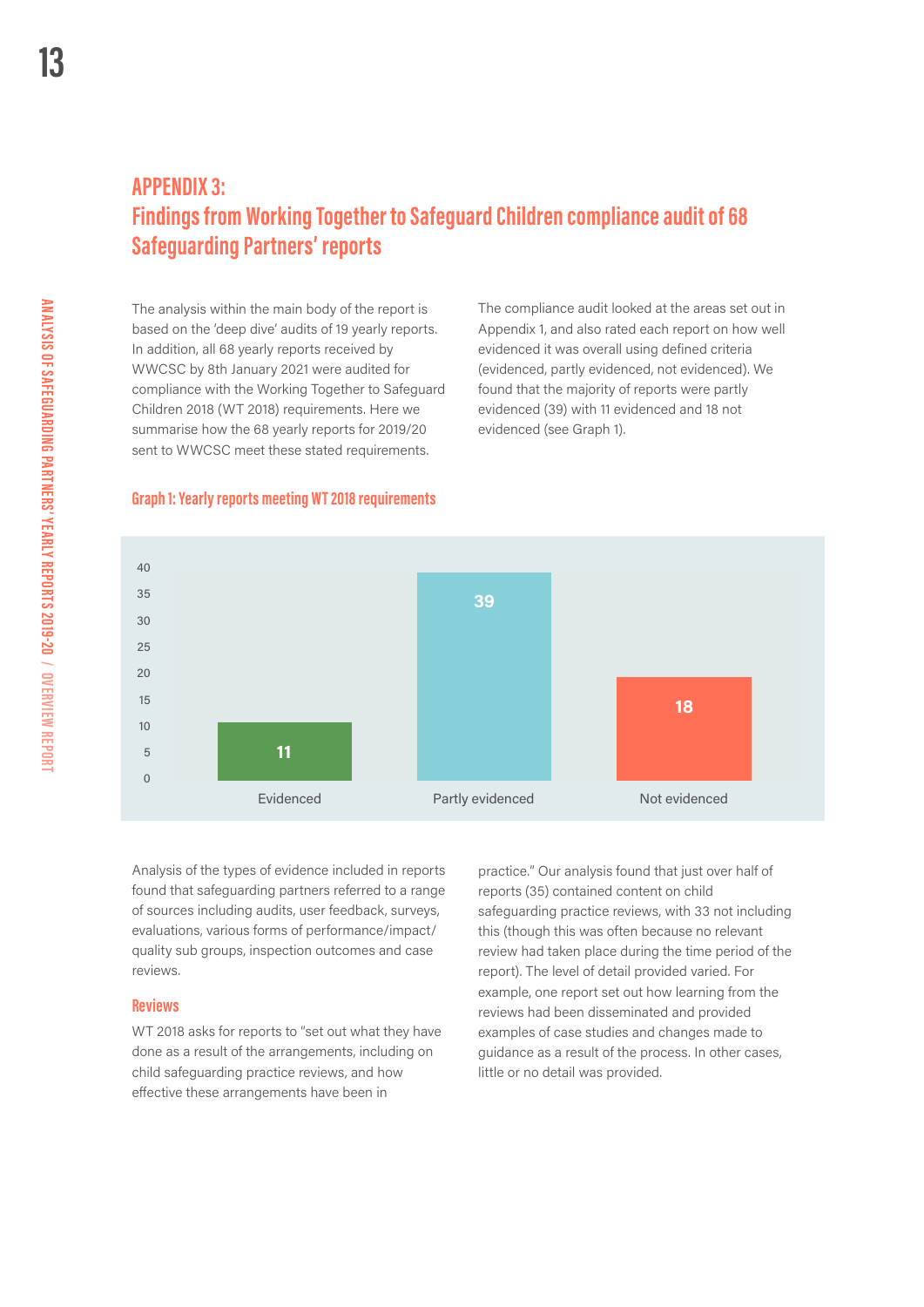There was a similar picture for rapid reviews, where 33 had included details about the partnerships' work on rapid reviews, with this content absent in 35 of the reports. This may have been because no rapid reviews took place during this period.

Only 11 reports made specific mention of the Panel's national thematic reviews and steps they were taking to implement the Reviews' recommendations. However, some partnerships did provide examples. In one report, following the Panel's report on child criminal exploitation, they had tasked Community Safety with setting up a new scheme to help businesses recognise factors of exploitation.

## **Training and outcomes for children (from early help to care leavers)**

Partnerships are also asked to include "evidence of the impact of the work of the safeguarding partners and relevant agencies, including training, on

outcomes for children and families from early help to looked-after children and care leavers." WWCSC reviewed each report to look at content on training, early help, looked-after children and care leavers.

More than half (39) of reports had included relevant content on the impact of training (see Graph 2). This ranged from a brief sentence on activities to detailed sections highlighting the variety of courses provided, numbers attending (including breakdown of participants from the diferent partner agencies) and follow up activities. However, as with the 'deep dive' audit, very few reports provided detailed evidence on the impact of training. The analysis also looked at dissemination of learning. The majority (59 of the 68 reports reviewed) of Safeguarding Partnerships disseminated learning locally. Mechanisms for disseminating learning including conferences, newsletters, briefings, websites, regional and local learning forums, social media and specific tailored campaigns.



## **Graph 2: Training**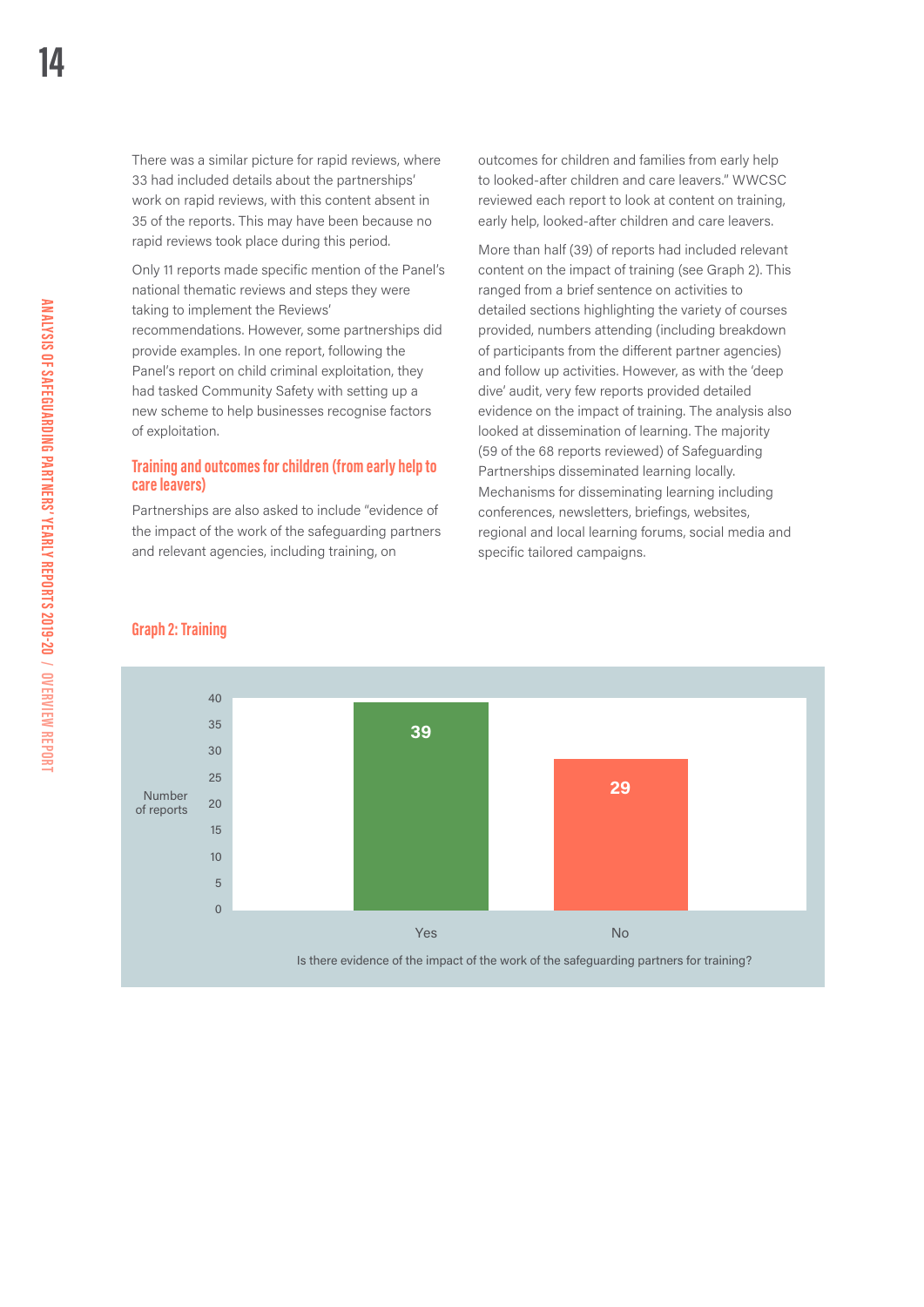Where the impact of early help was mentioned, with a few exceptions, most reports included a brief summary of services available and actions taken in this sphere, rather than detailed evidence.

#### **Graph 3: Early help**



Evidence of the impact of work around looked after children was less likely to be included than information on early help. Of the 68 reports analysed, 46 did not include this information (see Graph 4). Reports that did have this content, generally included information on the number of

looked after children with some details on outcomes (including health outcomes). A few reports had more extensive content, for example, one report detailed peer reviews of services which have been found to be efective, along with the positive outcomes for children.



## **Graph 4: Children looked after**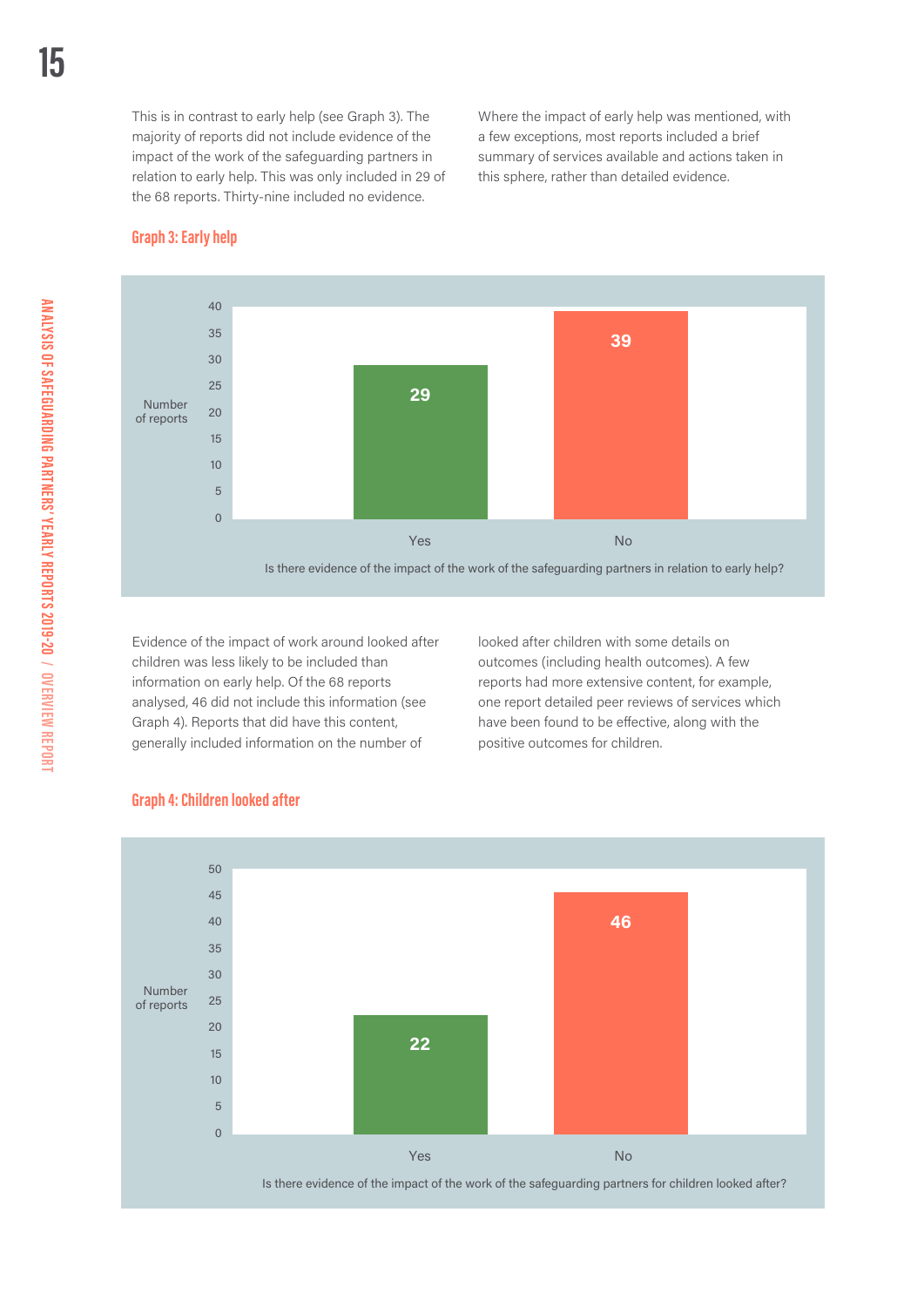Care leavers were the group of young people specified in WT2018 least likely to be mentioned. Only 11 reports including evidence of the impact of the work of partnerships in relation to this group. This information was missing from 57 reports (see

Graph 5). Where information was included, it was mostly in the form of data on the number of care leavers, though a few reports did highlight the changes and efect of their work for these young people.



# **Graph 5: Care leavers**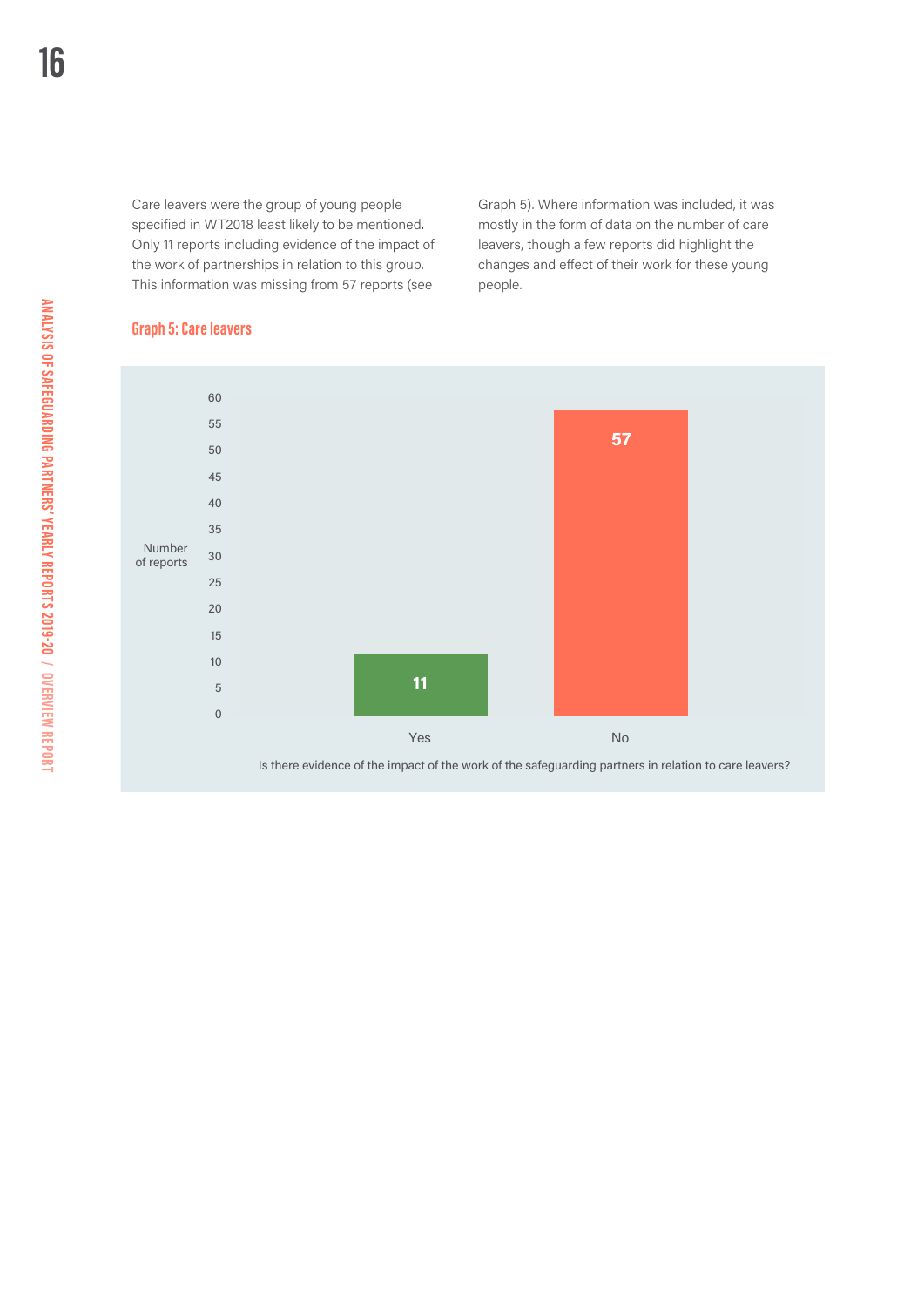### **Feedback from children and families**

WT2018 also asks partnerships to specify how they have sought and utilised feedback from children and families to inform their work and influence service provision. This content was included in more than two thirds of reports (47) (see Graph 6).

Some reports provided a brief statement, whilst others gave in-depth detail on the range of engagement activities (from conferences, young people's forums/panels, meetings in schools and young people's inspections of services).

# **Graph 6: Feedback from children and families**



## **Secure establishments**

WT2018 asks partnerships where there is a secure establishment within their local area to report on the use of restraint (the review on the use of restraint should also be reported to the Youth Justice Board). The analysis found that nine reports included information on a secure establishment in their local area, of which seven included detail about the use of restraint.

#### **Independent scrutiny**

Finally, WT2018 notes that, "Safeguarding partners should also agree arrangements for independent scrutiny of the report they must publish at least once a year." Analysis found that the majority of reports (58) did include reference to independent scrutiny. This was absent from 10 of the 68 reports. The level of detail included varied, with some providing detailed information or embedding comments throughout, and others only providing a brief mention of the role of independent scrutiny. Partnerships are also asked to report on any

updates to published arrangements during the year. Of the reports received, 27 contained information on changes to arrangements.

As noted in the main report, these findings must be seen in the context of a year where Safeguarding Partnerships have been both establishing and adjusting to new arrangements and dealing with the consequences of the current global pandemic. The findings from the compliance analysis echo those from the 'deep dive' audit. Whilst there were some examples of evidenced reports including detail about the impact of Safeguarding Partnerships activities as set out in WT2018, the quality of reports was very varied. Overall, there is a need to move away from descriptive accounts that focus on detailing actions rather than impact. It is hoped that the Areas for Development set out in the main report will help Safeguarding Partnerships to ensure future reports set out clearly the evidence behind approaches and their impact for children and families.